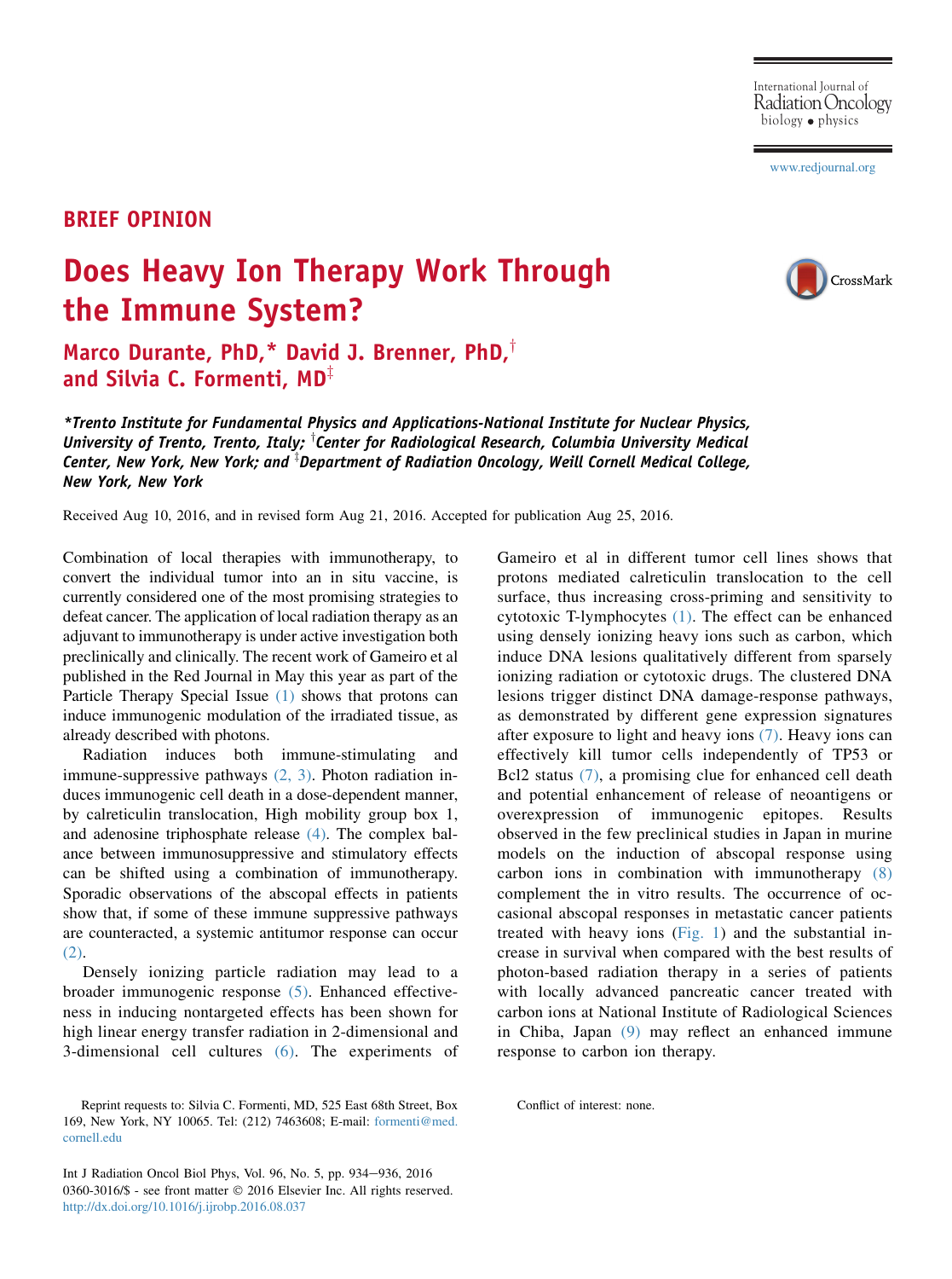<span id="page-1-0"></span>

Fig. 1. An 85-year-old patient received 50.4 GyE in 12 fractions for an ascending colon carcinoma at National Institute of Radiological Sciences, Chiba, Japan (A). At the time of treatment the patient had mediastinal lymph node metastasis, at computed tomography and methionine positron emission tomography imaging (B). Six months after treatment, resolution of both the irradiated lesion (A) and the metastasis occurred (B). Courtesy of Dr Shigeru Yamada.